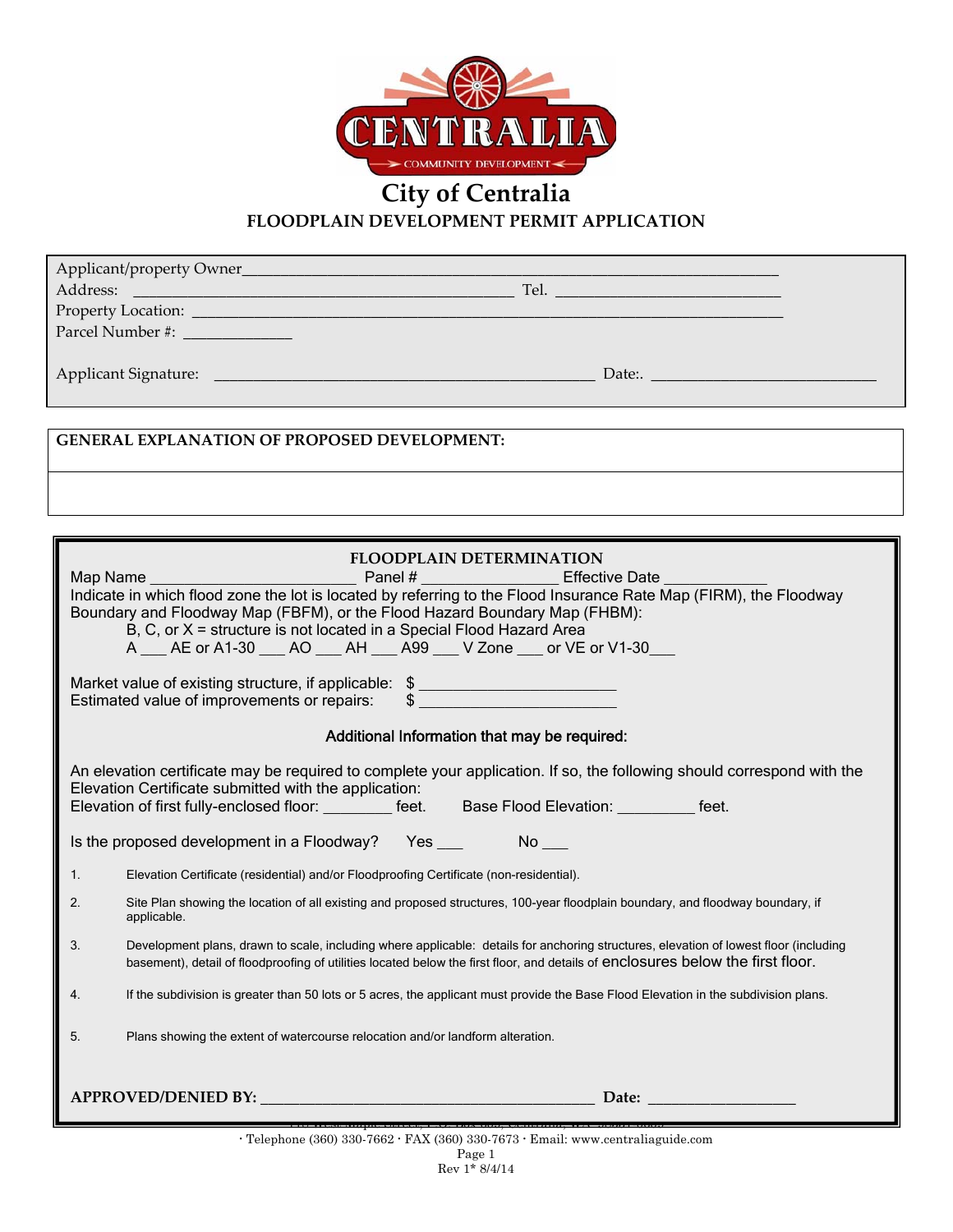## **Building Department Permit Procedure Checklist**

## The application may require plans incorporating the following items. Some projects do not include a structure, substantial **improvement, and/or do not require some of the following information. Provide the items as applicable.**

1. Typical requirements fort submitting a permit application:

Identify the location of the structure in relation to the Special Flood Hazard Area (SFHA). If necessary, review the FIRM and Floodway Maps to confirm the data. If the structure is not in the regulated SFHA, then a flood plain permit is not required.

2. Provide the following on a site plan:

| a. | Property Boundaries   | SFHA and/or Floodway Boundary      |
|----|-----------------------|------------------------------------|
|    | <b>Existing Grade</b> | Proposed Construction/Improvements |

e. Location of Utilities **1. Community Example 1** Constants for Proposed lowest floor elevation

3. Assure that all **necessary** permits (ie; Dept. of Fish and Wildlife, Department of Ecology, Department of Archeology, Environmental Protection Agency, etc.) have been received from other governmental agencies from which approval is required by federal or state law.

- 4. **All new construction** or substantial improvements in a SFHA are required to be:
	- a. Designed (or modified) and adequately anchored to prevent floatation, collapse, or lateral movement of the structure resulting from hydrodynamic and hydrostatic loads, including the effects of buoyancy;
	- b. Constructed with materials resistant to flood damage;
	- c. Constructed by methods and practices that minimize flood damages; and
	- d. Constructed with electrical, heating, ventilation, plumbing, and air conditioning equipment, and other service facilities that are designed and/or located so as to prevent water from entering or accumulating within the components during conditions of flooding.
	- e. Comply with the City Municipal Flood Plain Ordinance CMC 16.41
- 5. **New or replacement water and sewer systems** (including on‐site systems) are designed to minimize or eliminate infiltration of flood waters into the systems and discharges from the systems into flood waters, and on‐site waste disposal systems are located to avoid impairment to them or contamination from them during periods of flooding.
- 6. In Zone A (no base flood elevations determined) the Building Inspector shall obtain, review, and reasonably utilize any base flood elevation or floodway data available from any federal, state or other sources including data submitted for development proposals submitted to the community (i.e. subdivisions, site approvals).
- 7. If the Building Department determines a BFE for Zone A, **OR** the BFE is identified on the FIRM, the following shall be required in A zones:
	- **a. Residential structure** has the lowest floor (including basement) elevated to 2 feet above the BFE;

**b. Non‐residential structure (Commercial)** has the lowest floor (including basement) elevated to 1 foot above the BFE OR together with attendant utility and sanitary facilities, meet the floodproofing requirements of Section 60.3(c)(3) including the submittal of a completed and certified FEMA Floodproofing Certificate;

- **c. Manufactured home** has the lowest floor 2 feet above the BFE and is securely anchored to resist floatation, collapse, or lateral movement; M**echanical and or electrical equipment** shall be elevated 2 feet above the BFE and is securely anchored to resist floatation, collapse, or lateral movement;
- 8. **Recreational vehicles** within Zones A, A1‐30, AH, and AE shall either:
	- a. be on the site for fewer than 180 consecutive days;
	- b. be fully licensed and ready for highway use; OR
	- c. meet all manufactured home requirements.
- 9. **Fully enclosed areas** below the lowest floor that are subject to flooding are permitted provided they meet the following requirements:
	- a. The enclosed area is usable solely for the parking of vehicles, building access or storage.
	- b. The area is not a basement. A Basement is defined as any area of a building having its floor subgrade on all sides.
	- c. They are designed to automatically equalize hydrostatic flood forces on exterior walls by allowing for the entry and exit of floodwaters. Designs for meeting this requirement must either be certified by an authorized engineer or architect OR must meet or exceed the following minimum criteria: A minimum of two openings having a total net area of not less than one square inch for
		- 118 West Maple Street, P.O. Box 609, Centralia, WA 98531-0609

**·** Telephone (360) 330-7662 **·** FAX (360) 330-7673 **·** Email: www.centraliaguide.com

Page 2

Rev 1\* 8/4/14